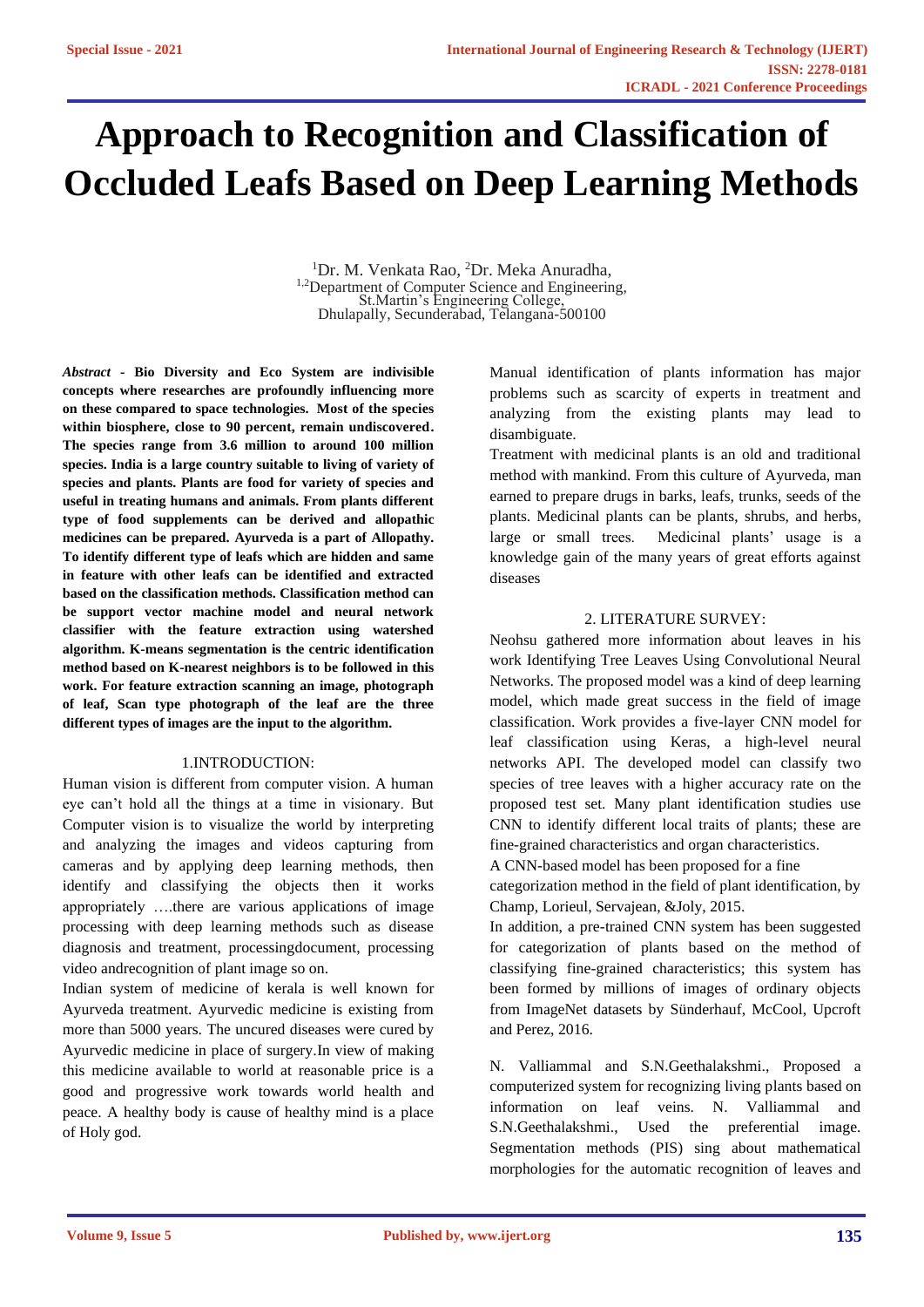flowers. The image is encoded as small blocks of tree shapes representing an inherited tree, with each leaf node corresponding to a part of the image. Matching shape and curve is adopted for comparison and recognition of features.

Abdul kadir etc. All of them proposed a method using combined features such as polar Fourier transform, color moments and venous features to recover leaf images. The method is very useful for the recognition of leafy plants. The system has been tested on the Flavia and Folia leaf datasets. The extraction precision of 93.13% and 90.13% is observed for the Flavia and Folia datasets respectively.

Mahmood R. Golzarian and Ross A. Frick developed a method of classifying images of three grasses, namely wheat, ryegrass and bromine in the early stages of growth. A combination of color, texture and shape characteristics are used.

Minggang Du and Xianfeng Wang presented a method of recognizing plants based on images of leaves using linear discriminant analysis (LDA) and principal component analysis (PCA).

Xiaosong Wang et. al., have developed a method of tree image segmentation from a complex background. Based on the differences in visual characteristics of the tree and the surrounding objects, the trees of different backgrounds are separated into a single set of tree image pixels

#### 3.METHODOLOGY

This study established a watershed algorithm implemented using the K-means segmentation of the mining tool. The model was formed by images taken from two different types of plants. This part presents the details of this proposed model and datasets for training and testing.

### 4. PROPOSED MODEL

#### **Segmentation**

The leaf images are taken into account after the plants are picked and under bright light, i.e. a cloudless day is chosen to capture images. Recognizing plants for the purpose of medicines, leaves play ankey role in plant identification. Any data acquisition, proper preprocessing tools are needed to avoid the noise when extracting the necessary information. Leaf images are captured from many directions as images from different perspectives will have many levels of noise, variations in light intensity levels and background area. Images are captured from a camera will cause noise due to movement of leafs and lens adjustment. The various parameters that affect the picture quality are low lighting, inappropriate background, low contrast, uncovered features, weather conditions and shadows, shadows.These problems can be rectified by applying preprocessing and post processing of images isrequired. Here the background chosen is black because shadows can be dimmed and not highlighted.hue is a best choice to select as background. Only the required image is highlighted.

Segmentation of the leaf image uses a self-adaptive treekeeping technique to fix the region of interest. Since the leaves are predominantly green in color, color-based segmentation approaches are not suitable for leaves. Contour information thus chosen to identify the images of leaves of medicinal plants. Gray scale images are used instead of color images; they are not influenced by changes in lighting. Therefore, segmentation based on the fixed cutoff has resulted in over-segmentation due to changing ecological conditions. Inevitable changes in orientation and lighting are possible and therefore segmentation based on a single fixed threshold value is not appropriate. Therefore, a self-adapting threshold technique is engaged based on the intensity histogram.



 Fig: Images of sample sheets with different base and apex angles (a) Acute elliptical (b) Acute - Serrate (c) Obtuse - Obovale (d) Obtusetip - Obovale (e) Obtuse-Serrate (f) Obtuse - Acuminate (g) Obtuse - Circular (h) Circular-Whole (i) Obtuse-Tight (j) Obtuse-lobed (k) Obtuse Oblong (l) Obtuse-Whole (m) Large Obtuse-Cordate Wide Obtuse Whole (o) Large Obtuse -Lobed (p) Large Obtuse-Lobed (q) Large Obtuse Obcordate (r) Wide Obtuse

#### **Procedure to find the threshold**

Input: gray scale leaf images

Output: self-adaptive threshold value

From the gray scale indices of the pixels construct an intensity histogram.Identify the two or three major peaks corresponding to the object and the background.Obtain the pixel range between the two major peaks identified in step 2 and calculate the median of this range as the adaptive threshold continues for the next one so on and will stop.

#### **Tilt correction and vertical position**

### Input: leaf image

Output: leaf image positioned vertically

Get the image of the leaf and convert it to a grayscale image.Select and apply the sobel operator and acquire the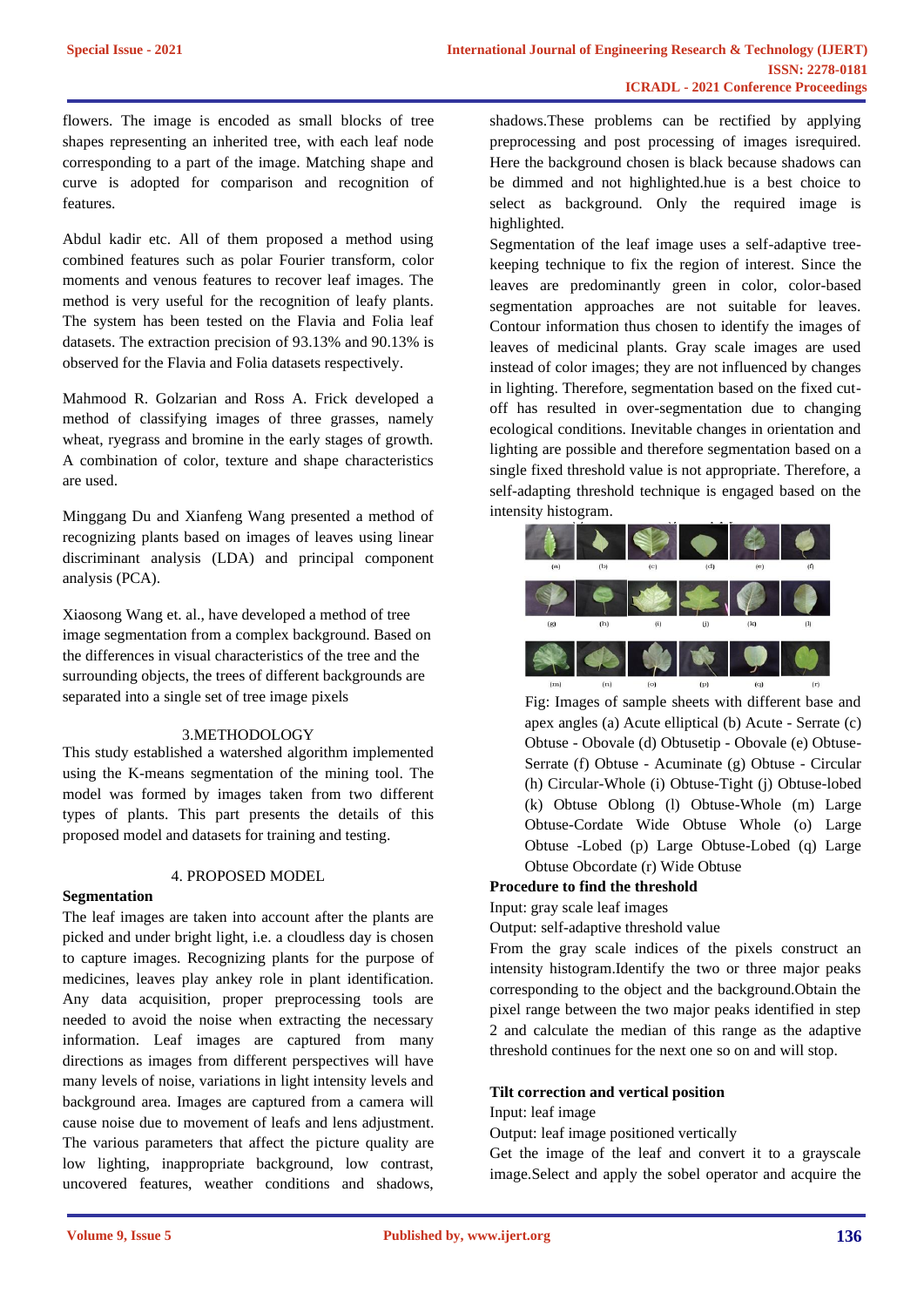edges of the sheet image.Based on the connectivity, find the statistical properties of the binary image. Find the largest connected component. Draw the marquee and crop it. Find its major and minor axes. Draw the vertical line in the center of the image as a reference. Relative to the vertical axis Estimate the slope of the major axis. Estimate the tilt angle between the major axis and the vertical axis.Through the tilt angle in anti-clock, rotate the leaf image.

Color segmentation works fine only for primary colors and black background or any other recommended color on green. The stem and the soil are almost the same color in some plants. Therefore, trunk segmentation is not always able to identify with a color-based approach. Since the part of the stem in the herbs is green in color, so we used a scan line based algorithm to solve this problem. From Figure 3.4, it is identified that due to the irregular nature of the shrubs, a large number of .blobs will collect disconnected regions which are introduced during segmentation. In general, the segmentation accuracy will be affected when segmenting the trunk, stem, and canopy.

## **Segmentation depended on the transformation of watersheds**

Watershed is a transformation on grayscale images. This technique consists of segmenting the image, generally when two regions of interest are close to each other, that is to say their edges touch. The watershed algorithm is applied to images of medicinal plants. By applying a Sobel operator, the magnitude of the gradient of the primary segmentation is obtained. We found false watershed ridge lines along the plant boundary. In order to reduce the number of false edges due to the irregular nature of the plant border [6], a threshold is imposed on the magnitude image of the gradient. Threshold obtained as a function of the variation in intensity of the pixels in the different regions.



Fig: Segmentation based on color (i) Cathranthusroseus (Herb) (ii) Aloe barbadensis (Shrub) (iii) Azadirachitaindica (Tree) (Top to bottom) (a) Plant image (b) Segmented canopy (c) Segmented rod

Given the small holes in the plant images, the segmentation of the watersheds has given way to the segmentation. In order to avoid over-segmentation and to control unnecessary false edges, a segmentation of the watersheds controlled by markers is applied. We observe that the transformation of the watershed of the plant image produces more false water ridges, which leads to oversegmentation. After seeing the results and a visual inspection, it is revealed that satisfactory results are obtained for the tree images. In the case of grass and shrub images, it produced many internal markers and faulty segmentations, which are not important for the segmentation of the work undertaken. These are avoided by providing an optimal threshold value for each class. Here we have adopted threshold values, namely 25, 40 and 55 respectively for trees, grasses and shrubs.

## **Classification depended on shape descriptor**

In object recognition and image processing, Fourier descriptors useful for representing the boundary shape of a segment in an image. Fourier Descriptors (FDs) which are formed using four shape signature functions, namely centroid distance, complex coordinates, and cumulative angular curvature signature function, are the four important functions used to form the anticipatory neural network for the identification and classification of medicinal plants. For training, the back propagation algorithm is used. Shape entities are considered inputs. 0.15 is the value set for the error function. The figure of 0.9 is adopted as the learning rate. There are four numbers of neurons equal to the number of FDs in the input layer, and the output layer has three output nodes corresponding to the type of plant class. Depending on the configuration of each signature, a separate feedback network is assumed. Centroid distance and cumulative angular function are very sensitive to minor changes in the contours. This can be represented in the results, the results show that the classification using the FDs derived from the centroid distance and the signature of the cumulative angular function is significantly better than that using the FDs derived from the other two signatures. These characteristics are highly discriminated so that the classification of herbs, shrubs and trees is derived. Since the spectral model of grasses and tree species changes significantly, the accuracy of tree-based classification is better than grasses

and shrubs.